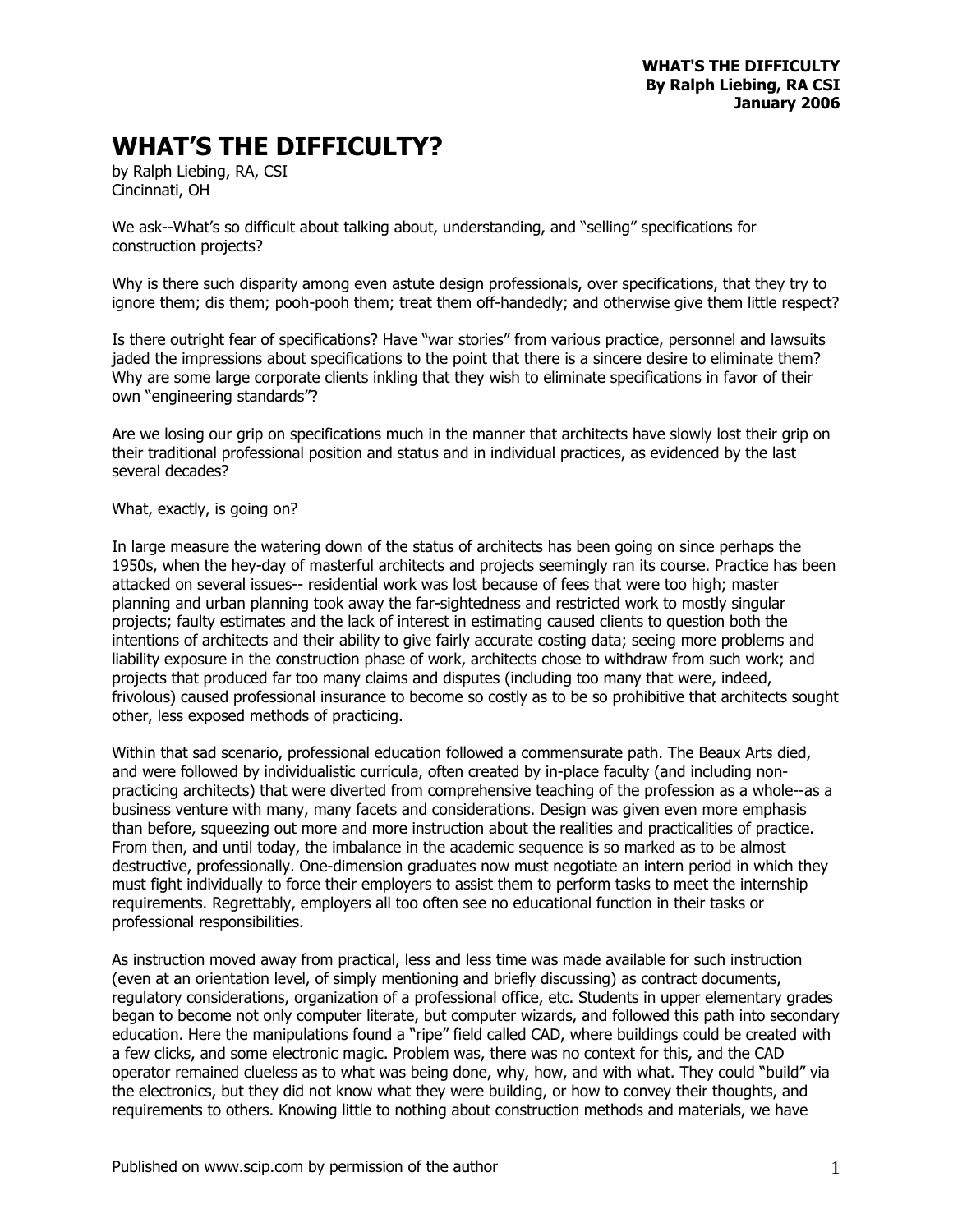come to staffers who produce working drawings quite rapidly, but quite often very flawed (being generous here).

Well, even back "in the good old days" the student professional had to draw--ink on opaque drafting paper; ink on linen, illustration board, etc.; construct perspectives; paint to convey the concept; construct shades and shadows to add realism. Some but not the overwhelming majority also had opportunity to learn and develop skill in "hard-line", manual drafting, or the architectural vernacular, "working drawings". Floor plans, elevations, sections, and best of all, details!

And yes, what you didn't learn in school, your employer weaned you on, starting with ogee gutter details, while you were tucked away in the corner of the drafting room, behind a six-foot, four-legged drafting table with task light, T-square, drafting tools, etc. Your mentor and chief nemesis was the Chief Draftsman, God of the Drafting Room, who demanded (!!!) excellence in line and lettering, and yet was able to teach, develop, and extract professional skills and attributes that stood you well.

But, hey! Where were the specifications? Even then they were not mainstream documents, and their task was one removed from the drafting effort (or it seemed so) and seated in that mysterious alcove occupied by the "spec writer"!

There was an unintended mystique created that is the root of the current situation with specifications. They were simply, "done"! Few people really knew how, none were instructed how, and a very few actually engaged them. Usually a principal in the firm, or a senior staffer was in the position, and worked sporadically within the document production process. There were times when information was requested by the spec writers, or came from the writer to the drafting corps or the project Architect. But for the most part, bound booklets of specifications just appeared (magically?) at the very time when the drawings were being sent out to be reproduced and made ready for bidding.

It was not until one became a Job Captain, Lead, or Project Architect, that one came to understand the interface; the necessity for it; and a little of how the process worked. Even then it was more an exchange of information between drawings and specifications and not an in-depth function.

Basically, the spec writer performed multiple tasks--talked with product reps who came into the office "pitching" their wares, or were called to the office for consultation; gathered and developed the product literature library and saw to its updating; research of products and systems to assist and support the drafting effort; and the actual writing of the specifications. Often the "writing" was a cut and paste process (this being pre-computer) where an old spec was carved up and portions physically pasted together to create the new text for the project at hand.

And just importantly, it was the spec writer who was responsible for creating the legal boiler plate, or "front end" of the specifications, from Invitation To Bid, to bid and contract forms, Agreement forms, and General Conditions. Then the Division 1 (pre MF04) provisions which were, as now, the ground rules for the project overall.

There was another side to this situation and that was the lack of any instruction, discussion or passing along of information about the process of actual specification writing. There was no cadre of wannabes in the wings, and no one really knew enough to even aspire to the position. If the spec writer moved on, for whatever reason, the position was filled by another principal, or senior associate, or by a new hire, with little if any consideration given to in-house promotion (is spec writer an upward promotion?). And as now, there was precious little or no orientation or instruction in the academic world that would inspire one to seek work eventually as a specifications writer.